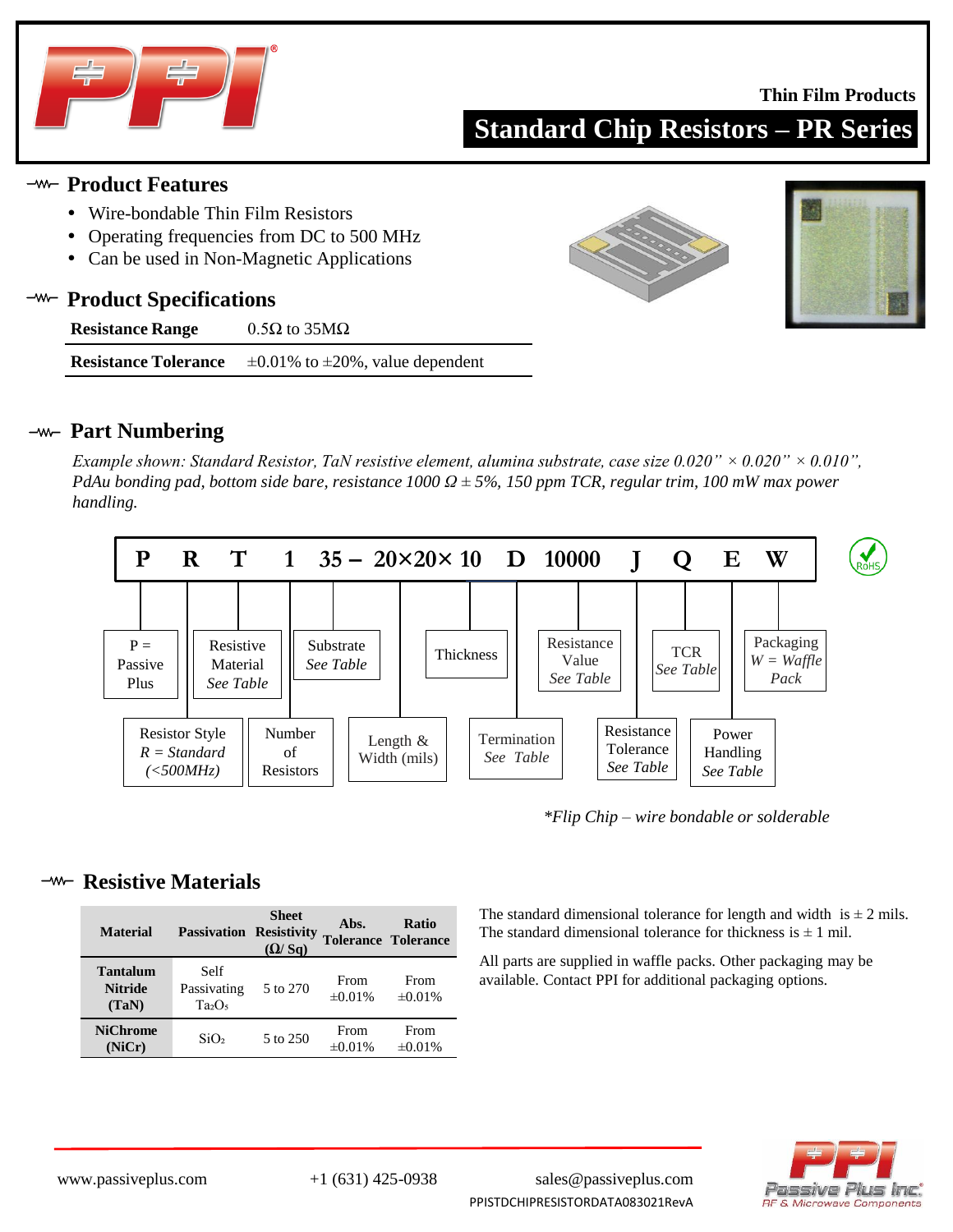

## **Thin Film Products**

# **Standard Chip Resistors – PR Series**

## **Substrate Materials**

| <b>Material</b>                                          | <b>Thickness</b>  | <b>Surface</b><br>Finish       | <b>Dielectric</b><br><b>Constant</b><br>$(@$ 1MHz) | Coefficient of<br><b>Thermal Expansion</b><br>$(x 10^6$ °C)  | <b>Thermal</b><br>Conductivity<br>$(W/m*K)$ | Code |
|----------------------------------------------------------|-------------------|--------------------------------|----------------------------------------------------|--------------------------------------------------------------|---------------------------------------------|------|
| Alumina<br>$(Al_2O_3)$                                   | $0.005" - 0.010"$ | $2\mu$ " - $3\mu$ "            | 9.9                                                | 7<br>$(25^{\circ}C \text{ to } < 300^{\circ}C)$              | 26.9                                        | 35   |
| Aluminum Nitride<br>(AIN)                                | $0.005" - 0.010"$ | $6\mu$ " - $8\mu$ "            | $8.0 - 9.1$                                        | $4.6 - 5.7$<br>$(25^{\circ}C \text{ to } < 1000^{\circ}C)$   | 170                                         | 28   |
| Beryllium Oxide<br>(BeO)                                 | $0.005" - 0.010"$ | $< 5\mu$ "                     | 6.76                                               | 9<br>$(25^{\circ}C \text{ to } 1000^{\circ}C)$               | 285                                         | 25   |
| Silicon (Si)<br>(with $12k\text{\AA}$ SiO <sub>2</sub> ) | $0.005" - 0.010"$ | <b>Chemical Polish</b>         | N/A<br>$(SiO2 K=1.38)$                             | $2.49 - 4.44$<br>$(25^{\circ}C \text{ to } < 1000^{\circ}C)$ | 149<br>(SiO <sub>2</sub> 1.38)              | 22   |
| <b>Ouartz</b><br>(Fused Silica)                          | $0.005" - 0.010"$ | 60/40<br><b>Optical Polish</b> | 3.826                                              | 0.55<br>$(25^{\circ}C \text{ to } < 300^{\circ}C)$           | 1.38                                        | 20   |
| Docietanoo Talaranoo Cadoc                               |                   |                                |                                                    |                                                              |                                             |      |

## **Resistance Tolerance Codes**

| <b>Tolerance</b> |             | D           | <b>Experience</b> | $G$ and $G$ and $G$ and $G$ and $G$ and $G$ and $G$ and $G$ and $G$ and $G$ and $G$ and $G$ and $G$ and $G$ and $G$ and $G$ and $G$ and $G$ and $G$ and $G$ and $G$ and $G$ and $G$ and $G$ and $G$ and $G$ and $G$ and $G$ a |          |         | H J K L    |            | M          |              |              |
|------------------|-------------|-------------|-------------------|-------------------------------------------------------------------------------------------------------------------------------------------------------------------------------------------------------------------------------|----------|---------|------------|------------|------------|--------------|--------------|
| Code             | $\pm 0.1\%$ | $\pm 0.5\%$ | $\pm 1\%$         | $\pm 2\%$                                                                                                                                                                                                                     | $\pm$ 3% | $± 5\%$ | $\pm 10\%$ | $\pm 15\%$ | $\pm 20\%$ | $\pm 0.05\%$ | $\pm 0.01\%$ |

| <b>Metallization</b> | Code               |   |
|----------------------|--------------------|---|
| Top Side             | <b>Bottom Side</b> |   |
| Pd / Au              |                    |   |
| Flip Chip            |                    | R |
| (Ti/Pt/Au)           |                    |   |
| Pd/Au                | Ta/Pd/Au           |   |

# **Temperature Coefficient of Resistance**

| <b>Material</b>           | $\pm 150$    | $\pm 100$ | ±50  | $\pm 25$<br>ppm/°C ppm/°C ppm/°C ppm/°C ppm/°C ppm/°C | ±10 | $\pm$ 5 |
|---------------------------|--------------|-----------|------|-------------------------------------------------------|-----|---------|
| <b>Tantalum</b>           | O            | V         | W    | X                                                     | Y   | Z       |
| <b>Nitride</b><br>(TaN)   | Standard Yes |           |      |                                                       |     |         |
| <b>NiChrome</b><br>(NiCr) |              |           | Yes. | Standard Yes                                          |     | Yes     |

# *A***<sub>** $\rightarrow$ **</sub> <b>Power Handling Codes Power Handling Codes**

| Watts            | Code | Watts  | Code |
|------------------|------|--------|------|
| $50 \text{ mW}$  | C    | 750 mW | J    |
| 75 mW            | Ð    | 1.0 W  | K    |
| $100 \text{ mW}$ | E    | 1.4 W  | U    |
| $125 \text{ mW}$ | I    | 2.0 W  | L    |
| $150 \text{ mW}$ | F    | 2.8 W  | Y    |
| $200 \text{ mW}$ | O    | 3.0 W  | N    |
| $250 \text{ mW}$ | G    | 4.0 W  | P    |
| 350 mW           | M    | 5.0 W  | Q    |
| $400 \text{ mW}$ | R    | 6.0W   | 2    |
| 500 mW           | H    | 10 W   | S    |



www.passiveplus.com +1 (631) 425-0938 sales@passiveplus.com PPISTDCHIPRESISTORDATA083021RevA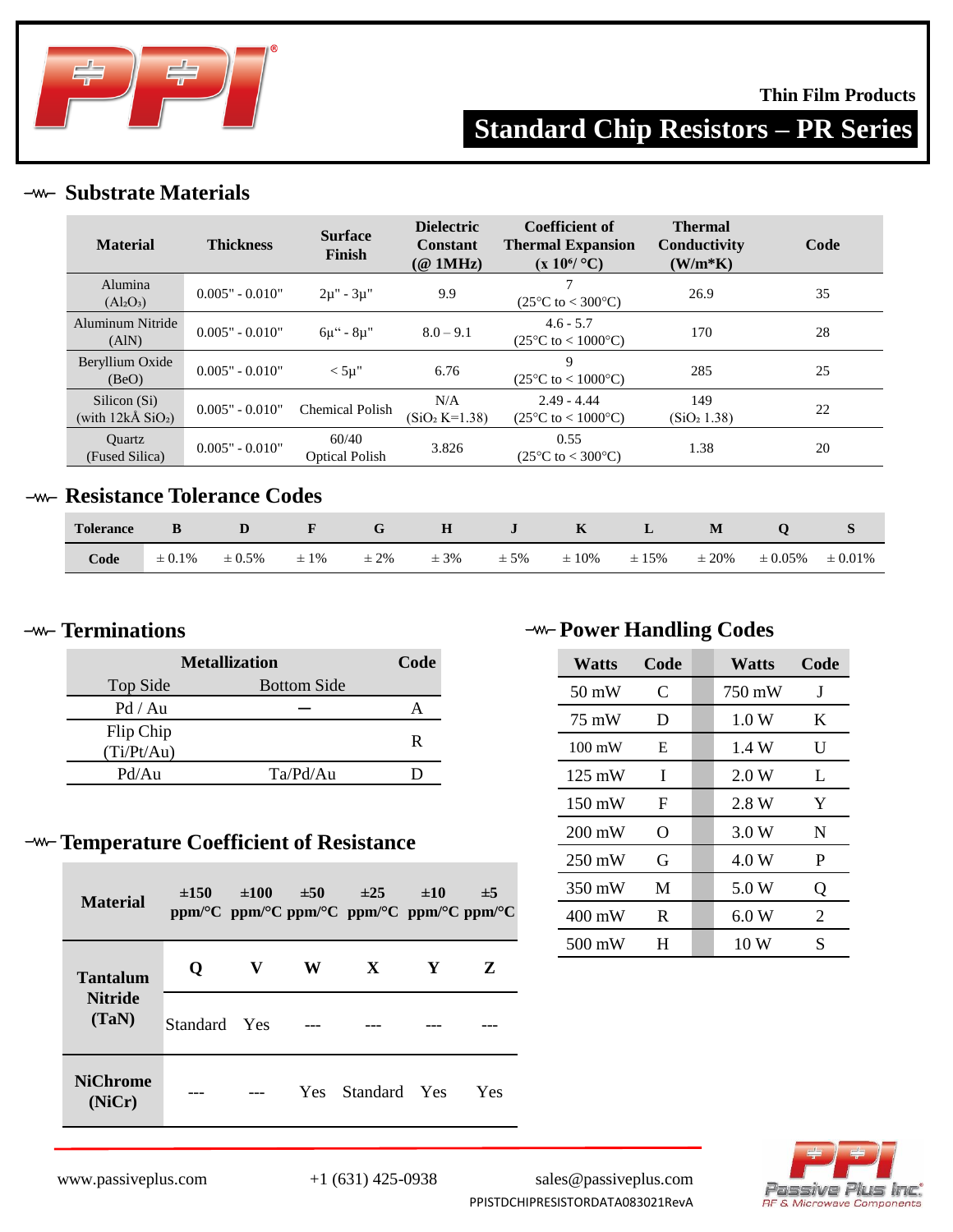

## **Power Handling & Standard Resistance Ranges by Material and Case Size**

|                                            | <b>Power Handling</b>   |                            |                        |                        |                          |                              |                                                        |                                                        | <b>Resistance Range</b>                            |                                                    |                                                       |
|--------------------------------------------|-------------------------|----------------------------|------------------------|------------------------|--------------------------|------------------------------|--------------------------------------------------------|--------------------------------------------------------|----------------------------------------------------|----------------------------------------------------|-------------------------------------------------------|
| <b>Case Size</b><br>mils<br>(inches)       | <b>Alumina</b><br>(C35) | <b>Silicon</b><br>$(C-22)$ | <b>AIN</b><br>$(C-28)$ | <b>BeO</b><br>$(C-25)$ | Quartz<br>$(C-20)$       | Min<br>$(\overline{\Omega})$ | <b>Max</b><br>$(\Omega)$<br><b>Alumina</b><br>$(C-35)$ | <b>Max</b><br>$(\Omega)$<br><b>Silicon</b><br>$(C-22)$ | <b>Max</b><br>$(\Omega)$<br><b>AIN</b><br>$(C-28)$ | <b>Max</b><br>$(\Omega)$<br><b>BeO</b><br>$(C-25)$ | <b>Max</b><br>$(\Omega)$<br><b>Quartz</b><br>$(C-20)$ |
| 12x9<br>$(0.012 \times 0.009)$             | 50 mW                   | 50 mW                      | 200 mW                 | 400 mW                 | $10 \text{ mW}$          | $1-3$                        | 25K                                                    | 150K                                                   | 25K                                                | 25K                                                | 150K                                                  |
| 14 x 12<br>$(0.014 \times 0.012)$          | 100 mW                  | 100 mW                     | 400 mW                 | 750 mW                 | $20 \text{ mW}$          | $1-3$                        | <b>40K</b>                                             | <b>200K</b>                                            | <b>40K</b>                                         | <b>40K</b>                                         | <b>200K</b>                                           |
| 20 x 10<br>$(0.020 \times 0.010)$          | $100 \text{ mW}$        | 100 mW                     | 400 mW                 | 750 mW                 | $20 \text{ mW}$          | $1-3$                        | <b>60K</b>                                             | 250K                                                   | 60K                                                | <b>60K</b>                                         | 250K                                                  |
| 15 x 15<br>$(0.015 \times 0.015)$          | $100 \text{ mW}$        | 100 mW                     | 400 mW                 | 750 mW                 | $20 \text{ mW}$          | $1-2$                        | <b>70K</b>                                             | 500K                                                   | <b>70K</b>                                         | <b>70K</b>                                         | 500K                                                  |
| 20 x 20<br>$(0.020 \times 0.020)$          | 250 mW                  | 250 mW                     | 1.0 W                  | 2.0 W                  | 50 mW                    | $1-2$                        | 125K                                                   | <b>750K</b>                                            | 125K                                               | 125K                                               | 750K                                                  |
| 30 x 20<br>$(0.030 \times 0.020)$          | 250 mW                  | 250 mW                     | 1.0 W                  | 2.0 W                  | 50 mW                    | $1-2$                        | <b>200K</b>                                            | 1M                                                     | <b>200K</b>                                        | <b>200K</b>                                        | 1M                                                    |
| 40 x 20<br>$(0.040 \times 0.020)$          | 250 mW                  | 250 mW                     | 1.0 W                  | 2.0 W                  | 50 mW                    | $1-2$                        | 250K                                                   | 1.5M                                                   | 250K                                               | 250K                                               | 1.5M                                                  |
| 30 x 30<br>$(0.030 \times 0.030)$          | 250 mW                  | 250 mW                     | 1.0 W                  | 2.0 W                  | 50 mW                    | $1-2$                        | 275K                                                   | 2M                                                     | 275K                                               | 275K                                               | 2M                                                    |
| 35 x 35<br>$(0.035 \times 0.035)$          | 250 mW                  | 250 mW                     | 1.0 W                  | $2.0 W$                | 50 mW                    | $1 - 2$                      | 300K                                                   | 3M                                                     | 300K                                               | 300K                                               | 3M                                                    |
| 40 x 40<br>$(0.040 \times 0.040)$          | 350 mW                  | 350 mW                     | 1.4 W                  | 2.8 W                  | 70 mW                    | $1-2$                        | <b>500K</b>                                            | 5M                                                     | <b>500K</b>                                        | 500K                                               | 5M                                                    |
| 50 x 25<br>$(0.050 \times 0.025)$          | 350 mW                  | 350 mW                     | 1.4 W                  | 2.8 W                  | 70 mW                    | $1-2$                        | 300K                                                   | 3M                                                     | 300K                                               | 300K                                               | 3M                                                    |
| 60 x 30<br>$(0.060 \times 0.030)$          | 500 mW                  | 500 mW                     | 2.0 W                  | 4.0 W                  | 100 mW                   | $1-2$                        | 500K                                                   | 6M                                                     | 500K                                               | 500K                                               | 6M                                                    |
| 50 x 50<br>$(0.050 \times 0.050)$          | 500 mW                  | 500 mW                     | 2.0 W                  | 4.0 W                  | 100 mW                   | $1-2$                        | <b>700K</b>                                            | 7M                                                     | <b>700K</b>                                        | <b>700K</b>                                        | 7M                                                    |
| 60 x 60<br>$(0.060 \times 0.060)$          | 500 mW                  | 500 mW                     | 2.0 W                  | 4.0 W                  | 100 mW                   | $1-2$                        | 2M                                                     | 15M                                                    | 2M                                                 | 2M                                                 | 15M                                                   |
| 80 x 50<br>$(0.080 \times 0.050)$          | 500 mW                  | 500 mW                     | 2.0 W                  | 4.0 W                  | 100 mW                   | $1-2$                        | 2M                                                     | 20M                                                    | 2M                                                 | 2M                                                 | 20M                                                   |
| $100 \times 50$<br>$(0.100 \times 0.050)$  | 500 mW                  | 500 mW                     | 2.0 W                  | 4.0 W                  | $100\text{ }\mathrm{mW}$ | $1-2$                        | 2.5M                                                   | 25M                                                    | 2.5M                                               | 2.5M                                               | 25M                                                   |
| $120 \times 60$<br>$(0.120 \times 0.060)$  | 750 mW                  | 750 mW                     | 3.0 W                  | 6.0 W                  | 125 mW                   | $1-2$                        | 3M                                                     | 30M                                                    | 3M                                                 | 3M                                                 | 30M                                                   |
| $100 \times 100$<br>$(0.100 \times 0.100)$ | 750 mW                  | 750 mW                     | 3.0 W                  | 6.0 W                  | 125 mW                   | $1-2$                        | 3.5M                                                   | 35M                                                    | 3.5M                                               | 3.5M                                               | 35M                                                   |

Typical PPI commercial testing includes 100% visual inspection, 100% electrical testing with short time overload, and TCR sampling.

Our parts meet or exceed additional MIL-PRF-55342 and MIL-STD-202 requirements.